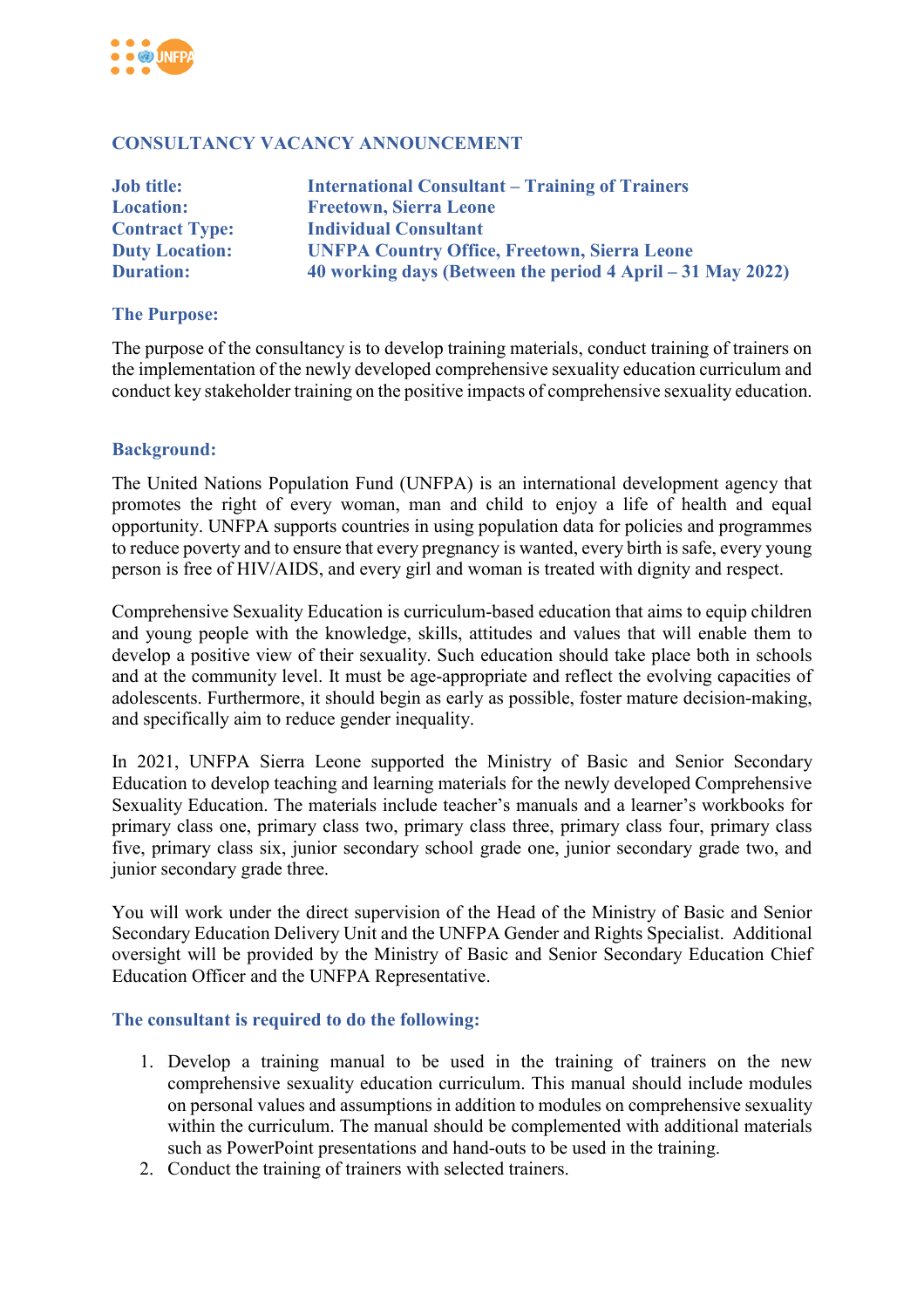

3. Facilitate a one-day training with selected key stakeholders within the Ministry of Basic and Senior Secondary Education, the Teaching Service Commission, Sierra Leone's Teachers' Union and other key stakeholders on how to communicate accurately about CSE.

## **Place of service delivery:**

It is expected that the first phase of this consultancy (training material design) will be conducted remotely while the second phase (training) will take place in Freetown, Sierra Leone.

### **Deliverables:**

- Training of trainers manual and training materials-  $29<sup>th</sup>$  of April 2022
- Training report on training of key stakeholders on positive messaging on CSE-  $15<sup>th</sup>$  of April 2022
- Training report on training of trainers-  $31<sup>st</sup>$  of May 2022

Deliverables should be submitted electronically to the Ministry of Basic and Senior Secondary Education and UNFPA

# **Monitoring and progress control:**

The consultant will be required to have progress briefing meetings with relevant actors within the Ministry of Basic and Senior Secondary Education and UNFPA every week*.*

# **Qualifications and Experience:**

*Education:* 

- A Master degree in Education, Public Health or related Social Sciences or similar
- 10 years of professional experience in education or sexual reproductive rights programming in Sierra Leone or a similar setting
- Previous experience carrying out trainings on comprehensive sexuality education, gender or similar, preferably in Sierra Leone
- Excellent facilitation skills
- Knowledge of the international technical guidelines on sexuality education
- Excellent interpersonal and general communication skills
- Fluent in spoken and written English

#### *Desirable:*

- Prior experience with the UN
- Understanding of cultural norms in Sierra Leone
- Prior experience working to support Government, preferably within West Africa

#### **Language and other competencies:**

- Proficient in spoken and written English
- Excellent writing and communication skills
- Proficient in use of Microsoft applications